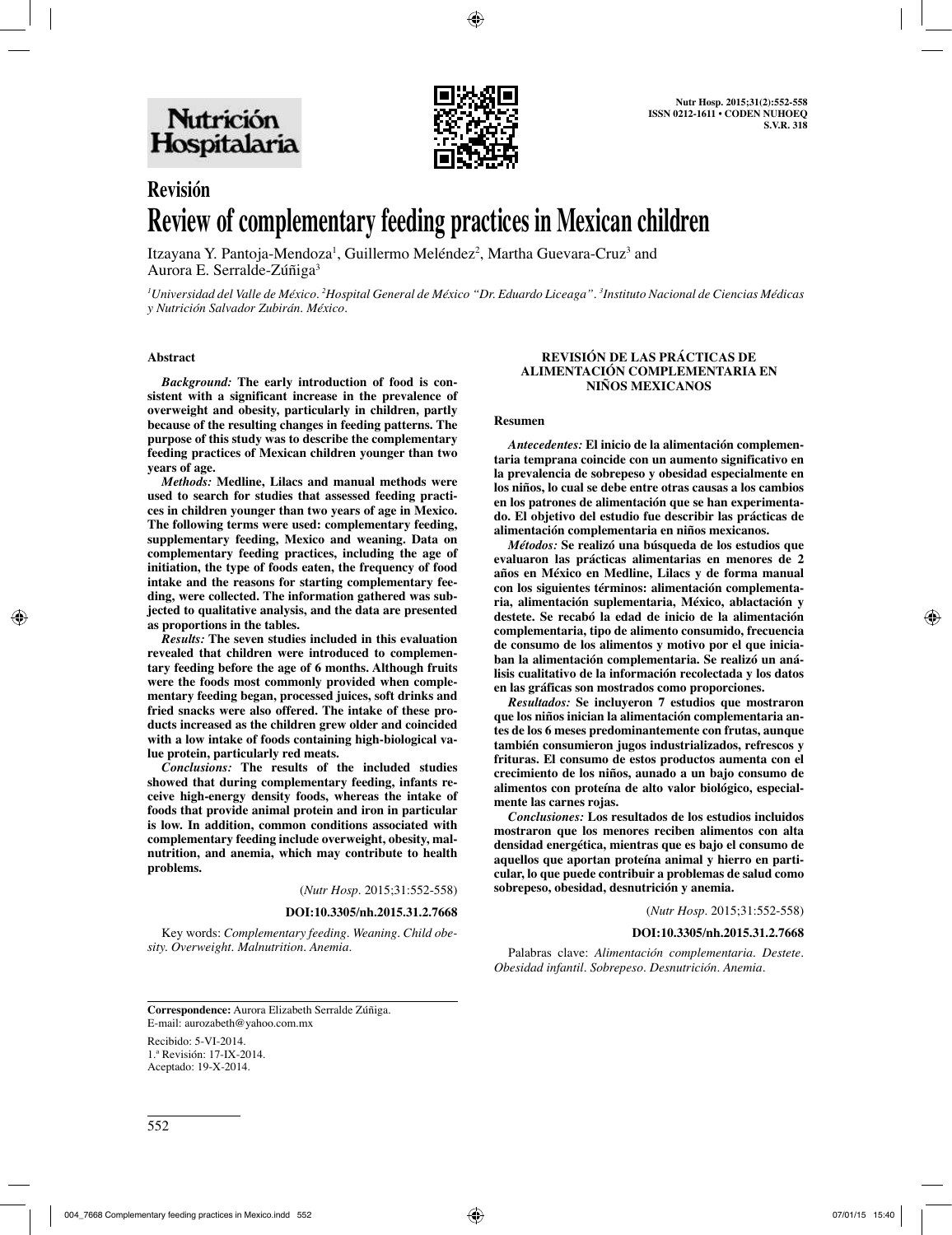## **Introduction**

The proper feeding of infants and small children is essential for their health, nutrition and survival during the first two years of life<sup>1</sup>. Metabolic and endocrine exposure during gestation and early childhood can modulate the later risk of obesity and associated disorders<sup>2</sup>, and the early introduction of complementary foods has been found to increase the risk of chronic disease in later life. In contrast, among the nutritional problems prevalent in Mexican children younger than 5 years old, we found malnutrition and deficiencies in vitamin A, vitamin C, zinc and iron<sup>3</sup>; these problems could be related to the late introduction of food or poor feeding practices when complementary feeding (CF) begins. These conditions can lead to growth failure<sup>2</sup>, neurological and mental development impairments4 , and functional isolation within the child's physical and social environment<sup>5</sup>.

Based on the above findings, early infancy has been identified as an important target period for prevention and health promotion; we need to understand early feeding habits to make appropriate recommendations that promote healthier lifestyles. During the first year of life, feeding consists of maternal milk or milk substitutes (when breastfeeding is not possible) and CF. The World Health Organization (WHO) and the United Nations Children's Fund have recommended that during the first six months of life, infants should be exclusively fed with maternal milk to achieve optimal growth, development and health<sup>6</sup>. In Mexico, the recommendations are the same7 .From a nutritional perspective, after the first six months of life, infants must receive proper and beneficial complementary foods to meet their nutritional requirements, and natural breastfeeding should continue until the second year of life or even later<sup>6</sup>.

It is worth mentioning that CF is a process that begins when maternal milk no longer meets the infant's nutritional needs; thus, along with maternal milk, the infant requires other foods and beverages, which must be introduced gradually<sup>8</sup>. This process occurs from 6 to 24 month of age, until the child stops feeding from his/her mother and is capable of eating the same foods as the rest of the family<sup>1</sup>. In addition to influencing the child's health status, CF constitutes a set of opportunities to shape the child's future eating habits<sup>9</sup>. Despite this knowledge, some authors have stated that CF receives less attention than breastfeeding does<sup>10</sup>, when in fact both are highly relevant to child health.

It has been documented that some influential forces, including friends, neighbors, relatives, and the food industry (through marketing), encourage mothers to introduce foods or liquids other than maternal milk earlier than health professionals recommend because those people and industries believe that maternal milk is insufficient to satisfy the child's energy and nutrition needs<sup>3,11</sup>. Although infants reach gastrointestinal, renal and neurologic maturity by the age of 4 months old and can tolerate CF at that time, the recommendation is to wait until the 6th month<sup>12</sup>. Evidence suggests that infants who eat solid or liquid foods (other than maternal milk) before 6 months of age show a higher risk of infectious diseases and higher mortality rates compared with infants who continue exclusive breastfeeding13. Early CF has also been associated with the development of several pathologies, such as celiac disease<sup>14</sup> and allergies<sup>15</sup>. In contrast, delays in introducing complementary foods can also be detrimental because they are critical to the development of motor skills during later infancy; in addition, maternal milk is incapable of fulfilling an infant's iron, zinc and vitamin A requirements after the 6th month of life<sup>16</sup>.

The risk of developing iron deficiency during the first 2 years of life is high because children may have inadequate body stores of iron at birth<sup>4</sup>. The rapid growth and development during infancy can result in inadequate iron stores because of the depletion of neonatal iron reserves by the  $6<sup>th</sup>$  month of life coupled with low iron consumption as a result of bad feeding practices, such as the late introduction of animal foods<sup>9</sup> or consuming foods with a high phytate content<sup>17</sup>. Forty-two percent of anemia cases are caused by iron deficiency<sup>4</sup>, and this condition is a public health problem in Mexico, with a prevalence of 24.4% in children younger than 5 years old<sup>17</sup>. Consequently, the potential health benefits of starting CF at the 6th month of life outweighs the potential risks; however, not all guidelines recommend starting CF at the sixth month, and some guidelines are based more on tradition or speculation than on scientific evidence<sup>8</sup>.

According to the data obtained through the National Nutrition Surveys conducted Mexico (Encuesta Nacional de Salud y Nutrición [ENSANUT]), exclusive breastfeeding from 0 to 5 months decreased from 22.3% in 2006 to 14.4% in 201217. This decrease could be related to the introduction of beverages such as tea, water, and infant formulas<sup>18</sup>. This decrease in exclusive breastfeeding is correlated with a significant increase in the prevalence of overweight and obesity in the Mexican population, particularly in children (at present, 9.7% of children younger than 5 years old are overweight or obese)<sup>17</sup>; this increase in childhood overweight and obesity seems to be attributable to changes in feeding patterns, among other causes. There are insufficient data regarding when CF is initiated in Mexico. Although we know that 94.8% of infants older than 6 months old have already started eating solid or semisolid foods $17$ , we do not know the percentage of infants that start eating before the 6th month of life or the types of foods they consume. Thus, the purpose of this study was to describe CF practices in Mexico among children younger than 2 years old.

## **Methods**

We performed Medline, Lilacs and manual searches for studies in English and Spanish that assessed feeding practices among children younger than 2 years old in Mexico. We used the following MeSH and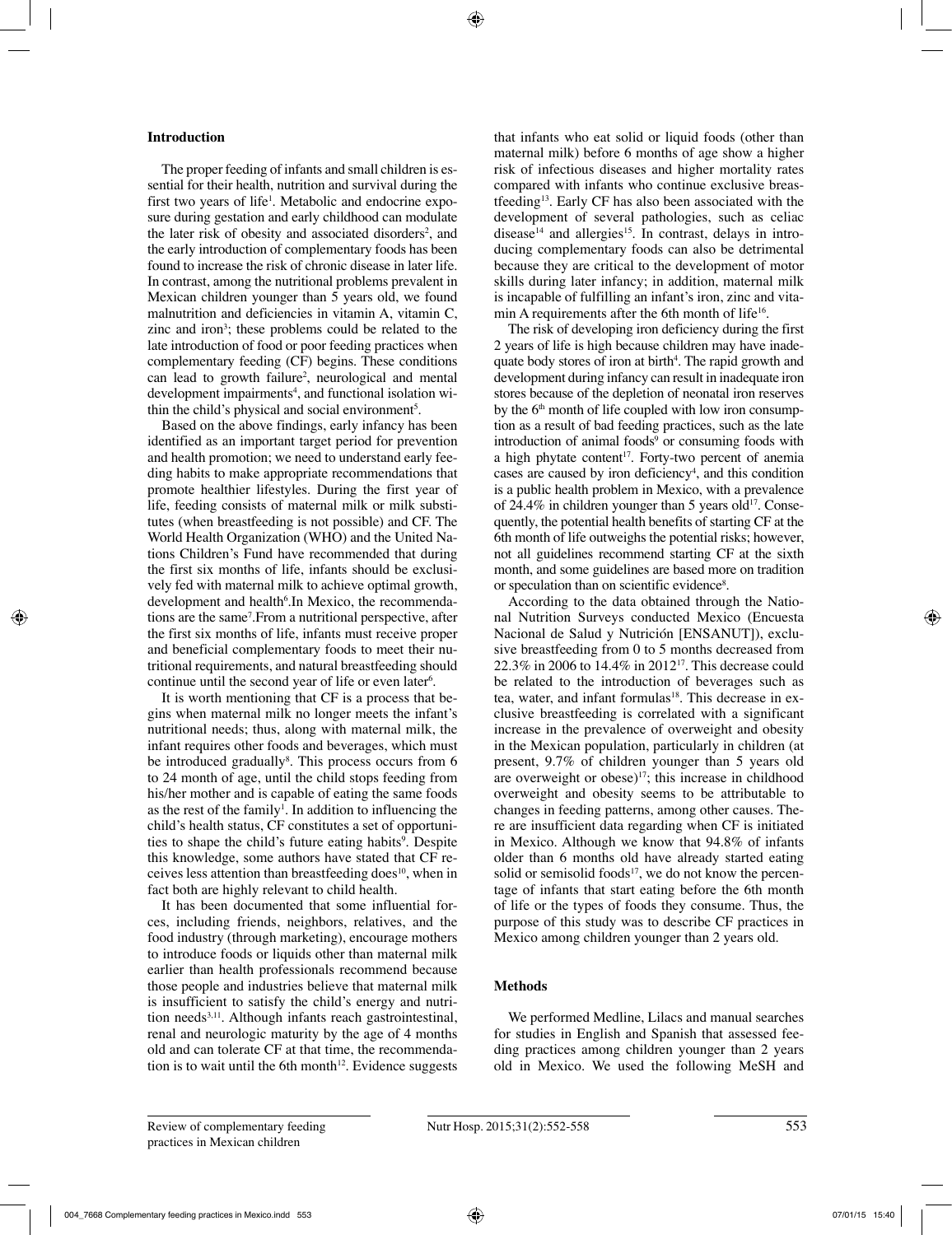DeCS terms: "complementary feeding, supplementary feeding, Mexico and weaning" and "alimentación complementaria, alimentación suplementaria, México, ablactación y destete".

Articles published before 2001 were excluded because that was the year that the WHO updated its CF recommendations to propose that CF should begin between the  $4<sup>th</sup>$  and  $6<sup>th</sup>$  months of life. Duplicate articles and articles whose data were not clearly relevant data to our study were disregarded. The data collected included the child's age at the onset of CF, the types of foods eaten, the frequency of food intake and the reasons for starting CF.

Informed consent was not required because this study was a review of descriptive studies and did not involve a clinical intervention; therefore, the study posed no risk to the participants. We performed a qualitative analysis of the study data, and the data are presented as proportions in the tables.

# **Results**

Two hundred ninety-nine studies were found in the databases, and 5 were identified via manual search. We excluded 295 studies because they did not investigate feeding practices in children younger than 2 years of age; additionally, one study was excluded because it evaluated practices in a country other than Mexico, and another study was excluded because it was conducted prior to 2001. Seven studies met the inclusion criteria (Table I), and the main findings are presented below.

The authors have implemented nationwide population surveys to learn about the feeding practices, nutritional status and health care of children 2 years old and younger. This survey was implemented in both the "Régimen obligatorio" (RO), a government health program that serves permanent or temporary employees, members of cooperative societies and people that the Federal Executive has identified through specific decrees<sup>19</sup>, and the "IMSS Solidaridad Program" (IS; currently known as IMSS Oportunidades), a government program that ensures the right to health care for Mexicans who lack social security and live in marginalized conditions in the states covered by this program exists<sup>20,21</sup>. The nationwide survey "ENCOPREVE-NIMSS" (EI) and the "Seguro Médico para una Nueva Generación" (SMNG) survey revealed that CF started before the 6th month of life (at 4.3 months among RO patients and at 5 months in IS patients). Fruits, particularly apples, were the most commonly offered first

| of age in Mexico                                    |                                                                                                                                                                                                        |                                                                                                                             |  |  |  |  |
|-----------------------------------------------------|--------------------------------------------------------------------------------------------------------------------------------------------------------------------------------------------------------|-----------------------------------------------------------------------------------------------------------------------------|--|--|--|--|
| Author, year of publication<br>n                    | Methodology                                                                                                                                                                                            | Age (months)                                                                                                                |  |  |  |  |
| Vásquez, 2007 <sup>25</sup><br>123                  | Two diet questionnaires (food frequency<br>intake and 24 hr recall)                                                                                                                                    | $3-12$                                                                                                                      |  |  |  |  |
| Flores, $2004^{20}$<br>22,727 (RO)<br>$13,260$ (IS) | A two-section questionnaire on the frequen-<br>cy of food intake (the regular intake in the<br>sample and the frequency of intake one week<br>prior to the interview)                                  | $0 - 23$                                                                                                                    |  |  |  |  |
| Martínez, 2010 <sup>24</sup><br>40                  | A modified food frequency questionnaire<br>(referred to in the study as "the questionnaire")<br>on the frequency of exposure")                                                                         | $1) 1-5$<br>$2) 6-12$<br>$3) 13 - 24$                                                                                       |  |  |  |  |
| Flores, 2012 <sup>23</sup><br>8,328                 | Ouestionnaires that evaluated a) the introduc-<br>tion of solid, semisolid and soft foods; b) diet<br>diversity; and c) the intake of sweetened beve-<br>rages and high energy density processed foods | Infants and toddlers younger than 23 months<br>of age were divided into two groups:<br>$1) 6-11$<br>$2) \ge 12$             |  |  |  |  |
| Jiménez, 2010 <sup>27</sup><br>810                  | A food frequency questionnaire                                                                                                                                                                         | Infants and toddlers between 5 and 24 months<br>of age were divided into three groups:<br>1) < 6<br>$2) 6-12$<br>$3)$ 12-24 |  |  |  |  |
| Monterrosa, 2012 <sup>26</sup><br>29                | Interviews and home observations                                                                                                                                                                       | Mothers with infants between 6 and 18 months                                                                                |  |  |  |  |
| Flores, $200611$<br>Not specified                   | Questionnaire regarding food and beverage<br>frequency and intake. Frequency was establi-<br>shed over one day, one week, two weeks and<br>one month                                                   | Infants younger than 12 months of age were<br>divided into two groups:<br>1) < 6<br>2) > 6                                  |  |  |  |  |

**Table I** *Characteristics of the included studies on complementary food practices among infants and toddlers 0 to 24 months* 

RO = "Régimen Obligatorio"

IS = "IMSS Solidaridad"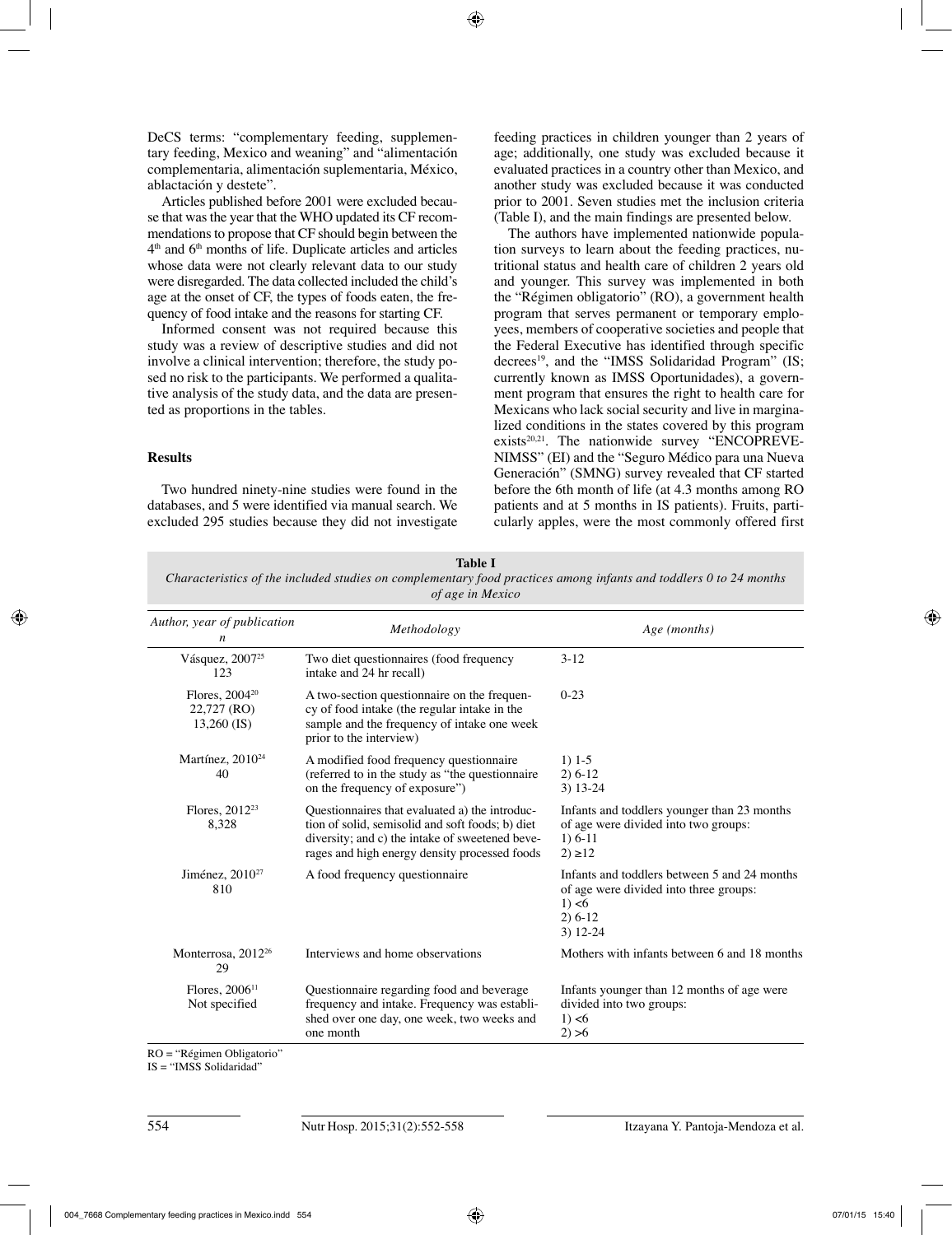foods at the national level. The surveys also reported the feeding practices of infants <1 year old: 20.8% of infants younger than 6 months old ate fruit on a daily basis, while only 11.1% ate some vegetables. Some infants in the same age group consumed processed juices and soft drinks on a daily or weekly basis. Between 6 and 12 months of life, there was no increase in the number of infants who drank soft drinks, but there was a 300% increase in the daily or weekly intake of processed juices $22$ . The SMNG also revealed that more than one-third of the infants in this age group ate fried snacks, cookies and candy, and the intake of these products increased during the second year of life. Additionally, approximately 22% of the infants in this age group drank soft drinks, and 38% of children older than one year consumed soft drinks regularly<sup>23</sup>. Another study that aimed to identify the CF patterns and diversity as infants and preschoolers began to consume the family diet confirmed these results, reporting that of 26 infants younger than 5 months old, 8 (31%) started CF before the age of 4 months<sup>24</sup>.

Other studies were conducted to determine the factors associated with the nutritional status of infants between 3 and 12 months old who stayed at day care centers. The data from these studies revealed that 25.6% of mothers started introducing solid foods to their infants before they were 4 months old, either based on their own decisions or because they were influenced by health professionals. The study by author Vazquez-Garibay, et al showed that the complementary foods eaten daily or almost daily included fruits (94.3%), vegetables (91.9%), dairy products (98.4%), juices (87.8%) and cereals (74.8%). Legumes were consumed in minimal amounts, and 36.6% of mothers reported that their infants ate meat almost every day, while 39.8% reported feeding their infants meat less than once a week<sup>25</sup>. Similarly, Monterrosa et al conducted a series of interviews to obtain information about mothers' beliefs about CF. The researchers concluded that mothers offer their infants little "tastes" of foods before they reach the 6th month of life, and they do so to encourage better acceptance of foods later in life. In general, mothers make decisions about initiating CF according to the following factors: first, health professionals' advice, and second, their perceptions of their infant's gestures and the presence of teeth. The most foods that infants most often ate between 6 and 8 months of age were broths, soups, fruits, vegetables, tortillas, chicken and petit Suisse cheese. As the infants grew, they consumed a greater variety of foods in these groups $26$ .

In contrast, Jimenez et al studied the risk factors for obesity in infants and small children from low-income families in three cities in Mexico. The study showed that 92% of mothers introduced solid foods into their infants' diet before 6 months of age, and the most frequently eaten foods included vegetables, fruits and juices; the consumption of sweetened beverages and high-fat foods was also observed. Infants between 6 and 12 months old showed a lower intake of vegetables and fruits, while the intake of sweetened beverages and high fat content foods increased. Twelve to twenty-four-month-old infants showed a high intake of sweetened beverages and high-fat foods $27$ .

In general, the studies showed that fruits were the foods that infants most often received when they started CF; however, the data also showed that infants younger than 6 months old consumed processed juices, soft drinks and fried snacks on a regular basis and that the intake of these products increased with age. Although exclusive breastfeeding is recommended until infants are 6 months old, the four studies that reported juice consumption among infants showed that this practice began when infants were younger than 6 months old (Fig. 1); moreover,  $51\%$  of these infants drank



*Fig. 1.—Frequency of fruit juice consumption among infants and toddlers 0-24 months of age in Mexico.*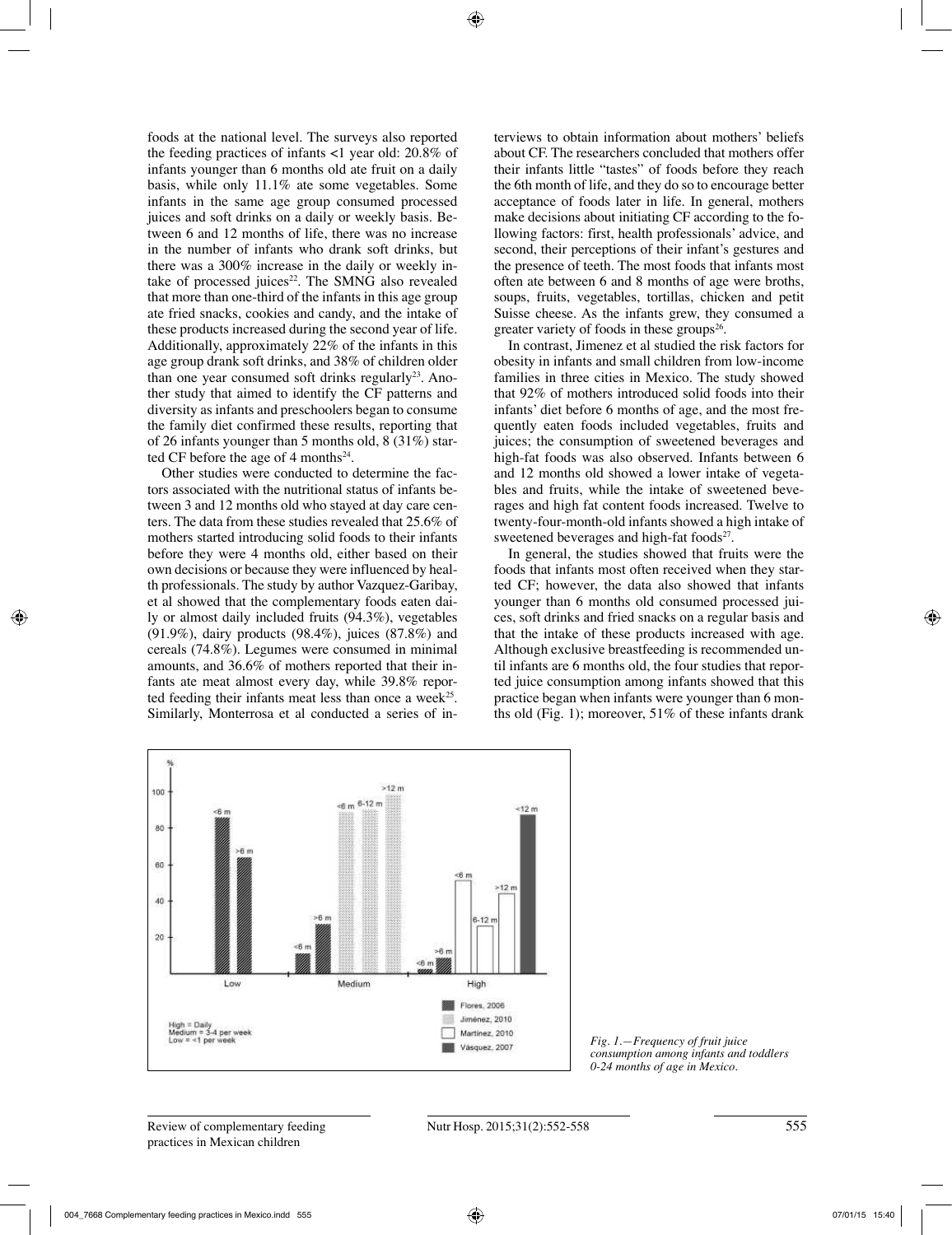juice daily<sup>24</sup>, and 99% of 12-month-old infants consumed juice 3 or 4 times a week. One study concluded that almost all 12-month-olds drank juice regularly<sup>27</sup>.

Another aspect worth mentioning is the low intake of foods such as red meats, fish and eggs, which are sources of high-biologic value proteins and micronutrients, such as iron, in the case of red meat, and zinc and vitamin A, in the case of eggs<sup>28</sup>. Among the studies that reported the intake of red meats, none identified a daily intake greater than 50% in any age group; the highest reported intake showed that 43% of children older than 12 months ate meat on a daily basis. In contrast, the most commonly reported frequency of meat consumption was less than once a week (Fig. 2).

# **Discussion**

CF is commonly initiated before the timeframe recommended by international (WHO) and national organizations (the Ministry of Health). This finding might be a response to previous recommendations that CF begin between the 4th and 6th month of life $29,30$ . Another important reason for the early introduction of foods is the mother's interpreting her infant's movements as a desire to eat together with her belief that maternal milk is no longer sufficient. Mothers believe that a baby's cry is a signal that "he/she is still hungry"; hence, they resort to purees and juices to satisfy their babies' hunger<sup>31</sup>. Mothers base their decision to start CF on advice from health professionals; however, this advice is not always the most accurate. Some authors found that both physicians and nurses recommend beginning CF before the 4th month of life, and fruit juice is the most frequently recommended supplement during this period<sup>26</sup>.

The consumption of juice and soft drinks can cause health problems in children (such as diarrhea, flatulence and colic) because these beverages have a high fructose and sorbitol content<sup>11</sup>. A systematic review concluded that juices and soft drinks (particularly soft drinks) provide energy but only minimal amounts of nutrients, and they displace other food sources that can provide nutrition; these conditions have been associated with diseases such as diabetes<sup>32</sup>. Additionally, these beverages and other foods with a high energy content might contribute to overweight and obesity<sup>33</sup>.

In Mexico, iron deficiency is the leading cause of anemia. The highest prevalence of anemia (38%) occurs among children between 12 and 23 months of age. This finding concurs with the documented low intake of animal-origin foods. Although data on the intake of cereals (which can provide iron if they are fortified) are available, we do not know whether these cereals are fortified or to what extent; hence, we were unable to identify whether cereals could be considered good sources of iron for this population. It is worth emphasizing that anemia can have negative consequences in children, including disturbances in social, cognitive and motor development; furthermore, children with iron deficiency are more susceptible to infections because anemia reduces cellular immunity<sup>34</sup>. Although anemia can be corrected with supplements, its effects during the first years of life are often irreversible35. Early CF does not improve a child's growth or nutritional status, even when the foods offered are considered "nutritious"; on the contrary, these foods displace maternal milk, which is the only food that infants younger than 6 months of age need, even if little "tastes" of complementary foods are offered.

During CF, children start developing their dietary habits, so proper feeding regimens should be encoura-



*Fig. 2.—Frequency of red meat intake among infants and toddlers 0-24 months of age in Mexico.*

**Figure 2.** Frequency of red meat intake among infants and toddlers 0-24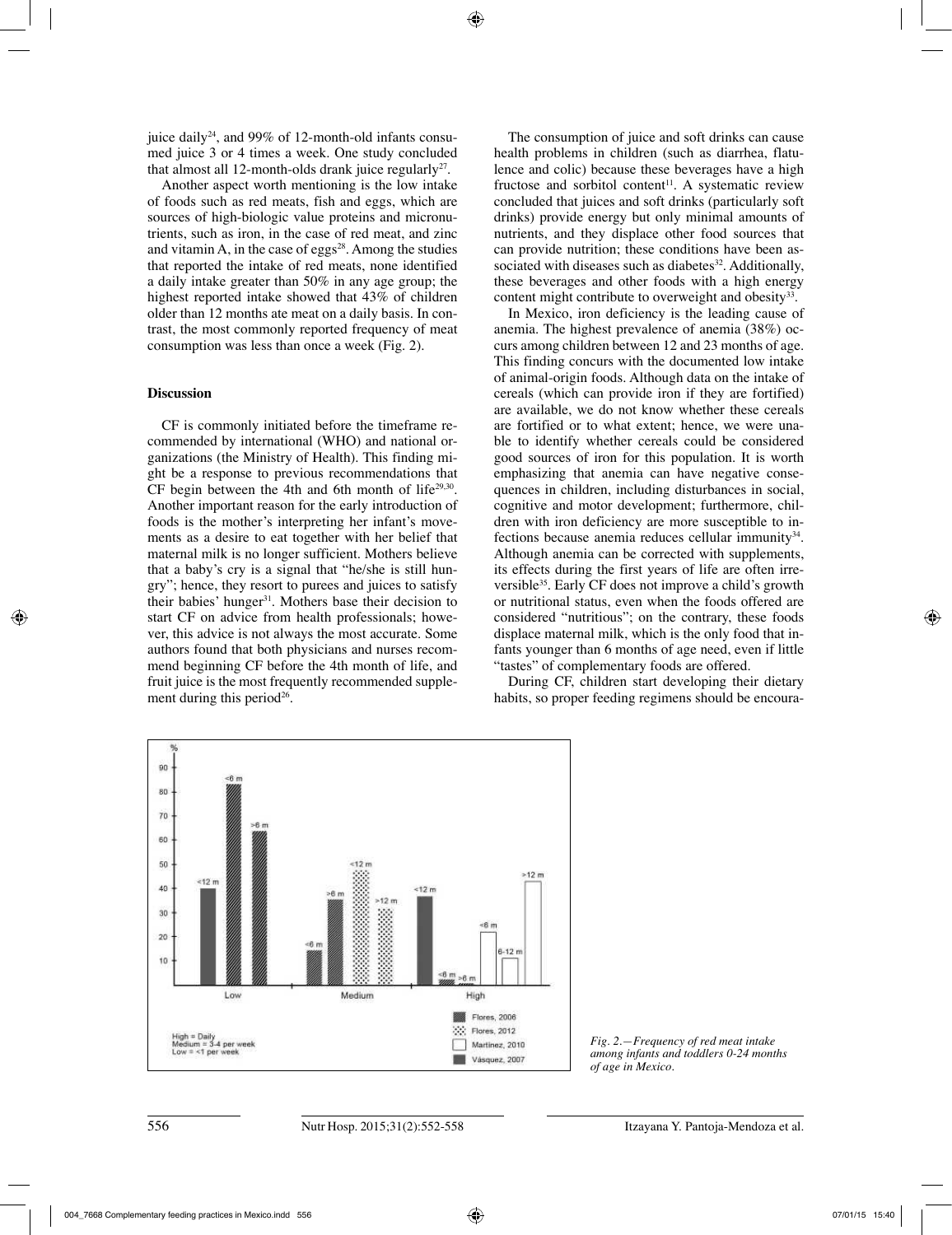| Recommended ages for introducing foods and recommended complementary feeding regimens |                                                                                                              |                         |                                                                                             |                                                                                                                                               |  |
|---------------------------------------------------------------------------------------|--------------------------------------------------------------------------------------------------------------|-------------------------|---------------------------------------------------------------------------------------------|-----------------------------------------------------------------------------------------------------------------------------------------------|--|
| Age<br>( <i>months</i> )                                                              | Foods to be introduced                                                                                       | Frequency               | Consistency                                                                                 | <b>Recommendations</b>                                                                                                                        |  |
| $0 - 6$                                                                               | Exclusive maternal breas-<br>tfeeding                                                                        | Ad libitum              | Liquid                                                                                      | Continue breastfeeding beyond 1<br>year of age.                                                                                               |  |
| $6 - 7$                                                                               | Vegetables (zucchini, cha-<br>yote, carrots, and chard)                                                      |                         | Fruits and vegetables: purees<br>and fruit scrapes offered<br>directly to infants           | Do not add salt or sugar.                                                                                                                     |  |
|                                                                                       | Fruits (apple, pear, apri-<br>cot, banana, papaya, and<br>mango)                                             |                         |                                                                                             |                                                                                                                                               |  |
|                                                                                       | Cereals (rice, corn, wheat,<br>oatmeal, amaranth, barley,<br>precooked and supple-<br>mentary infant cereal) | 2 to 3 times<br>per day | Cereals: mashed with mater-<br>nal milk                                                     | Add one food at a time for two or<br>three days to assess tolerance and<br>exclude any allergies.                                             |  |
|                                                                                       | Meats (beef, chicken,<br>turkey, veal, pork, and<br>$liver)*$                                                |                         | Meat purees, which can be.<br>mixed with vegetables that the<br>infant has already accepted | Offer lean meats. Avoid meat broth,<br>sausages or cold cuts manufactured<br>with any of these meats.                                         |  |
| $7 - 8$                                                                               | Legumes (beans, fava<br>beans, chickpeas, lentils,<br>and kidney beans)                                      | 3 times<br>per day      | Pureed, finely chopped,<br>mashed                                                           | Only offer the legumes, not the<br>cooking liquid.                                                                                            |  |
| $8 - 12$                                                                              | Dairy products (cheese,<br>yogurt and others)                                                                | 3-4 times               | Finely chopped, small pieces                                                                | Eggs and fish should be introduced<br>only if there is no family history of                                                                   |  |
|                                                                                       | per day<br>Eggs and fish                                                                                     |                         |                                                                                             | allergies to these foods. Otherwise,<br>introduce them after the 12 <sup>th</sup> month.                                                      |  |
| >12                                                                                   | Citric fruits, cow's milk                                                                                    | Family diet:            | Small chunks                                                                                | Avoid processed foods, such as soft<br>drinks, juices, cakes and junk food.<br>Cow's milk is not recommended<br>before the $1st$ year of age. |  |
|                                                                                       | The child's feeding is inte-<br>grated with the family's<br>diet.                                            | 4-5 times<br>per day    |                                                                                             |                                                                                                                                               |  |

**Table II**

\*Except sausages or cold cuts made with any of these meats

It is necessary to guarantee the iron and zinc supply via complementary feeding, so daily consumption of meat and other animal foods

(1-2 ounces) is recommended starting at six months of age. Adapted from (7).

ged (Table II). We need more unified information and proper methodologies to facilitate the analysis of CF<sup>17</sup>. One of the limitations of this study was that the researchers used diverse methodologies, which hindered proper comparisons of their findings.

In conclusion, the studies included in this review showed that infants frequently consumed high-energy density foods and had a low intake of foods that provide animal protein and iron, which could contribute to health problems. Further information about CF practices is required for a deeper understanding of feeding patterns in children 2 years old and younger. We must to strive toward disseminating information and encouraging proper CF, with the goal of improving children's health and their future eating habits.

## **References**

1. Brown K: Lactancia materna y alimentación complementaria en niños de hasta 2 años. In: *60mo Seminario de Nestlé Nutrition, Problemas de la alimentación complementaria.* Manaus, Brasil: Les Presses de la Venoge; 22-26 Oct 2006.

- 2. Grote V, Theurich M, Koletzko B: Do complementary feeding practices predict the later risk of obesity? *Curr Opin Clin Nutr Metab Care* 2012, 15:293-297.
- 3. Wutich A, McCarty C: Social networks and infant feeding in Oaxaca, Mexico. *Maternal Child Nutr* 2008, 4:121-135.
- 4. Cruz-Góngora V, Villalpando S, Rebollar R, Shamah-Levy T, Humarán IM-G: Nutritional causes of anemia in Mexican children under 5 years. Results from the 2006 National Health and Nutrition Survey. *Salud Pública de México* 2012, 54(2):108-115.
- 5. Moreno AC, Flores ALA: Factores demográficos, crianza e historia de salud: vinculación con la nutrición y el desarrollo infantil. *Universitas Psychologica* 2011, 10(3):789-802.
- 6. OMS/UNICEF: Estrategia mundial del lactante y del niño pequeño. In. Ginebra: OMS/UNICEF; 2003.
- 7. Norma Oficial Mexicana NOM-043-SSA2-2012, Servicios básicos de salud. Promoción y educación para la salud en materia alimentaria. Criterios para brindar orientación. In. Secretaría de Salud; 2013.
- 8. OPS/OMS: Principios de orientación para la alimentación complementaria del niño amamantado. In. Washington, DC: Organización Panamericana de la Salud/Organización Mundial de la Salud; 2003.
- 9. Pardío-López J: Alimentación complementaria del niño de seis a 12 meses de edad. *Acta Pediatr Mex* 2012, 33(2):80-88.
- 10. OPS: Semana Mundial de la Lactancia Materna, 2012. Comprendiendo el Pasado - Planificando el Futuro. Celebración del 10º aniversario de la Estrategia Mundial para la Alimentación